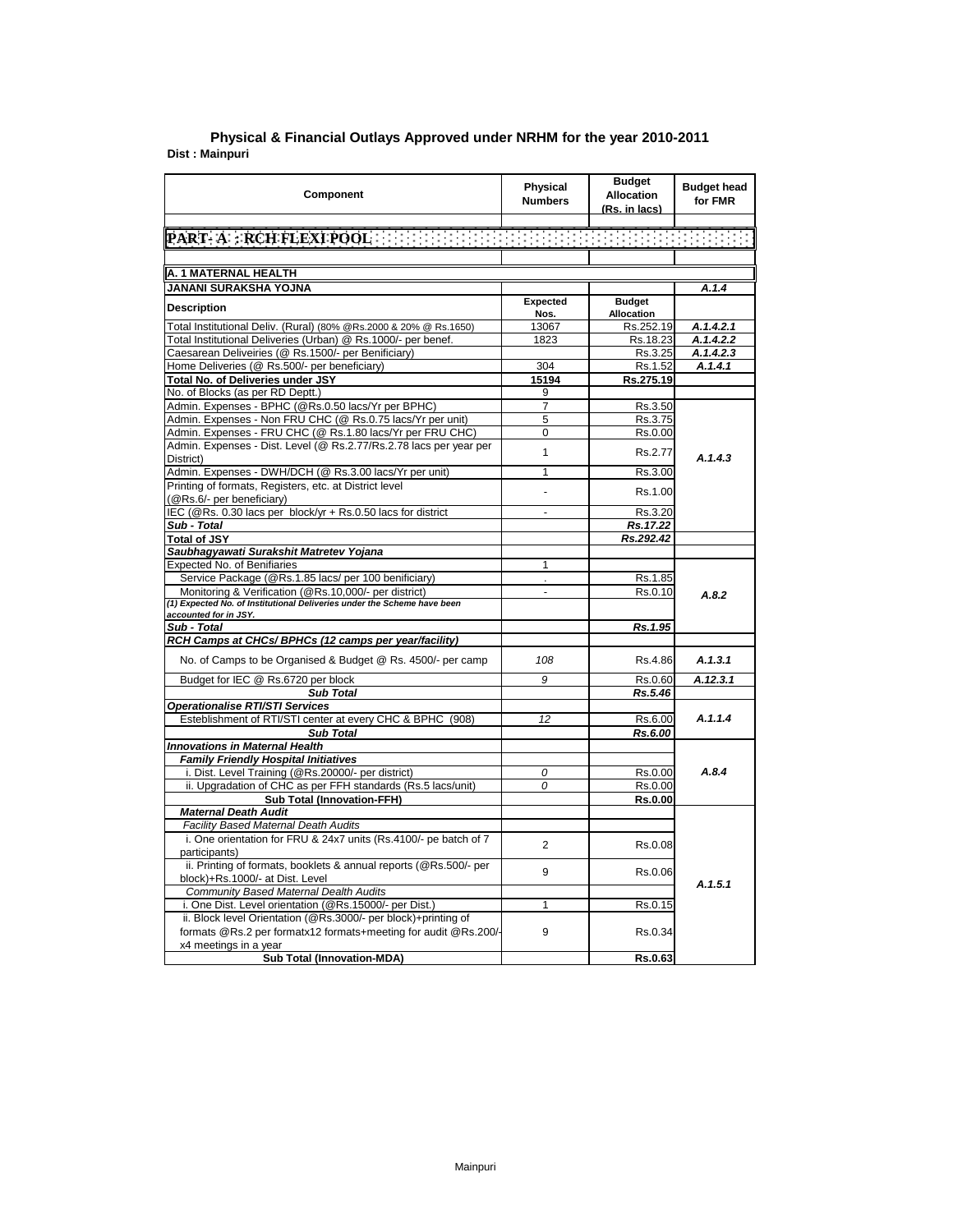| Component                                                                                                                  | Physical<br><b>Numbers</b> | <b>Budget</b><br><b>Allocation</b><br>(Rs. in lacs) | <b>Budget head</b><br>for FMR |
|----------------------------------------------------------------------------------------------------------------------------|----------------------------|-----------------------------------------------------|-------------------------------|
| <b>Pregnant Women &amp; Child Tracking</b>                                                                                 |                            |                                                     |                               |
| i. Orientation Workshop                                                                                                    |                            |                                                     |                               |
| (a) At Dist. Level                                                                                                         | 1                          | Rs.0.23                                             | A.10.3                        |
| (b) At Block Level @ Rs.6500/- block                                                                                       | 9                          | Rs.0.59                                             |                               |
| ii. Printing of formats (730 format/block @Rs.2 per format)                                                                | 6570                       | Rs.0.13                                             |                               |
| Sub Total (Innovation-Preg. Women & child tracking)<br>Strengthening of Sub Centers Accridited under JSY                   |                            | Rs.0.94                                             |                               |
| Dissemination meeting in the District @ Rs 5000/-                                                                          | 1                          | Rs.0.05                                             |                               |
| Upgradation of Sub Centre in Dist (From State Level)                                                                       | 42                         | Rs.0.00                                             | A.1.1.5                       |
| Sub Total (Innovation-S.C. Accridited under JSY))                                                                          |                            | <b>Rs.0.05</b>                                      |                               |
| Sub Total (Innovation in Maternal Health)                                                                                  |                            | Rs.1.62                                             |                               |
| Sub-Total (Maternal Health)                                                                                                |                            | Rs.307.46                                           |                               |
| A.2 CHILD HEALTH                                                                                                           |                            |                                                     |                               |
| <b>Comprehensive Child Survival Programme (CCSP)</b>                                                                       |                            |                                                     |                               |
| CCSP Training - FBNC (in 1st & 2nd phase districts only)                                                                   |                            |                                                     |                               |
| Training Site - District Women Hospital                                                                                    |                            |                                                     |                               |
| <b>Expected No. of Participants</b>                                                                                        | 0                          |                                                     |                               |
| No. of Batches to be Organised and Budget @ Rs.12,000 per Batch                                                            | 0                          | Rs.0.00                                             | A.11.5.2                      |
| No. of Batches to be Supervised and Budget @ Rs.3,200 per Batch                                                            | 0                          | Rs.0.00                                             |                               |
| Sub - Total                                                                                                                |                            | Rs.0.000                                            |                               |
| <b>Training at Medical College under CCSP Prog</b><br>Support staff to Medical Collage                                     |                            |                                                     |                               |
| Physicians training/F-IMNCI                                                                                                |                            | Rs.0.00<br>Rs.0.00                                  | A.11.5.2                      |
| <b>Sub Total</b>                                                                                                           |                            | Rs.0.00                                             |                               |
| <b>CCSP Training - NSSK (in 3rd phase districts only)</b>                                                                  |                            |                                                     |                               |
| Training Site - District Women Hospital                                                                                    |                            |                                                     |                               |
| <b>Expected No. of Participants</b>                                                                                        | 95                         |                                                     |                               |
| No. of Batches to be Organised and Budget @ Rs.38,500 per Batch                                                            | 5                          | Rs.1.93                                             | A.11.5.5                      |
| No. of Batches to be Supervised and Budget @ Rs.3,500 per Batch                                                            | 1                          | Rs.0.035                                            |                               |
| Sub - Total                                                                                                                |                            | Rs.1.960                                            |                               |
| CCSP Training of ASHAs, ANMs, LHVs - (1st & 2nd Phase<br>Districts)                                                        |                            |                                                     |                               |
| Expected No. of Participants (approx. 24 per batch)                                                                        | 0                          |                                                     |                               |
| No. of Batches to be Organised and Budget @ Rs.1,65,000 per Batch                                                          | 0                          | Rs.0.00                                             | A.11.5.1                      |
| No. of Batches of ToT and Budget @ Rs.2,39,000 per Batch<br>Sub - Total                                                    | 0                          | Rs.0.00<br>Rs.0.00                                  |                               |
| CCSP Training of ASHAs, ANMs, LHVs - (3rd Phase Districts)                                                                 |                            |                                                     |                               |
| Expected No. of Participants (approx. 24 per batch)                                                                        | 350                        |                                                     |                               |
| No. of Batches to be Organised and Budget @ Rs.1,65,000 per Batch                                                          | 14                         | Rs.23.10                                            | A.11.5.1                      |
| No. of Batches of ToT and Budget @ Rs.2,39,000 per Batch                                                                   | 1                          | Rs.2.39                                             |                               |
| Sub - Total                                                                                                                |                            | Rs.25.490                                           |                               |
| CCSP Training of Supervisors (in 1st & 2nd phase districts<br>only)                                                        |                            |                                                     |                               |
| No. of Batches (16 participants) to be Organised and Budget @<br>Rs.24,500 per Batch                                       | 0                          | Rs.0.000                                            | A.11.5.1                      |
| No. of Batches to be Supervised and Budget for Observer Visit @<br>Rs.3,200 per Batch                                      | 0                          | Rs.0.00                                             |                               |
| Sub - Total                                                                                                                |                            | Rs.0.000                                            |                               |
| <b>Site Stregthening</b>                                                                                                   |                            |                                                     |                               |
| Strengthening of FBNC/NSSK Site (@ Rs.30,000/- per site)<br>Strengthening of CCSP Training Site (@ Rs.2,33,500/- per site) | $\mathbf{1}$<br>1          | Rs.0.50<br>Rs.2.335                                 | A.11.5.1                      |
| <b>Sub Total</b>                                                                                                           |                            | Rs.2.835                                            |                               |
| Establishment, Operationalisation & Construction of SNCU                                                                   |                            |                                                     |                               |
| Establishment and Operating Exp. Of old SNCU in 7 Dist. @Rs.25<br>lacs                                                     | 0                          | Rs.0.0                                              | A.2.2                         |
| Construction of of new SNCU in 5 Dist. (@Rs.30 lacs)                                                                       | 0                          | Rs.0.0                                              | A.9.2.2                       |
| Sub - Total                                                                                                                |                            | Rs.0.0                                              |                               |
| Infant death audit (Aligarh & Banda only)                                                                                  |                            |                                                     |                               |
| No. of blocks in the district                                                                                              | 0                          | Rs.0.0                                              | A.2.8                         |
| Sub - Total                                                                                                                |                            | <b>Rs.0.00</b>                                      |                               |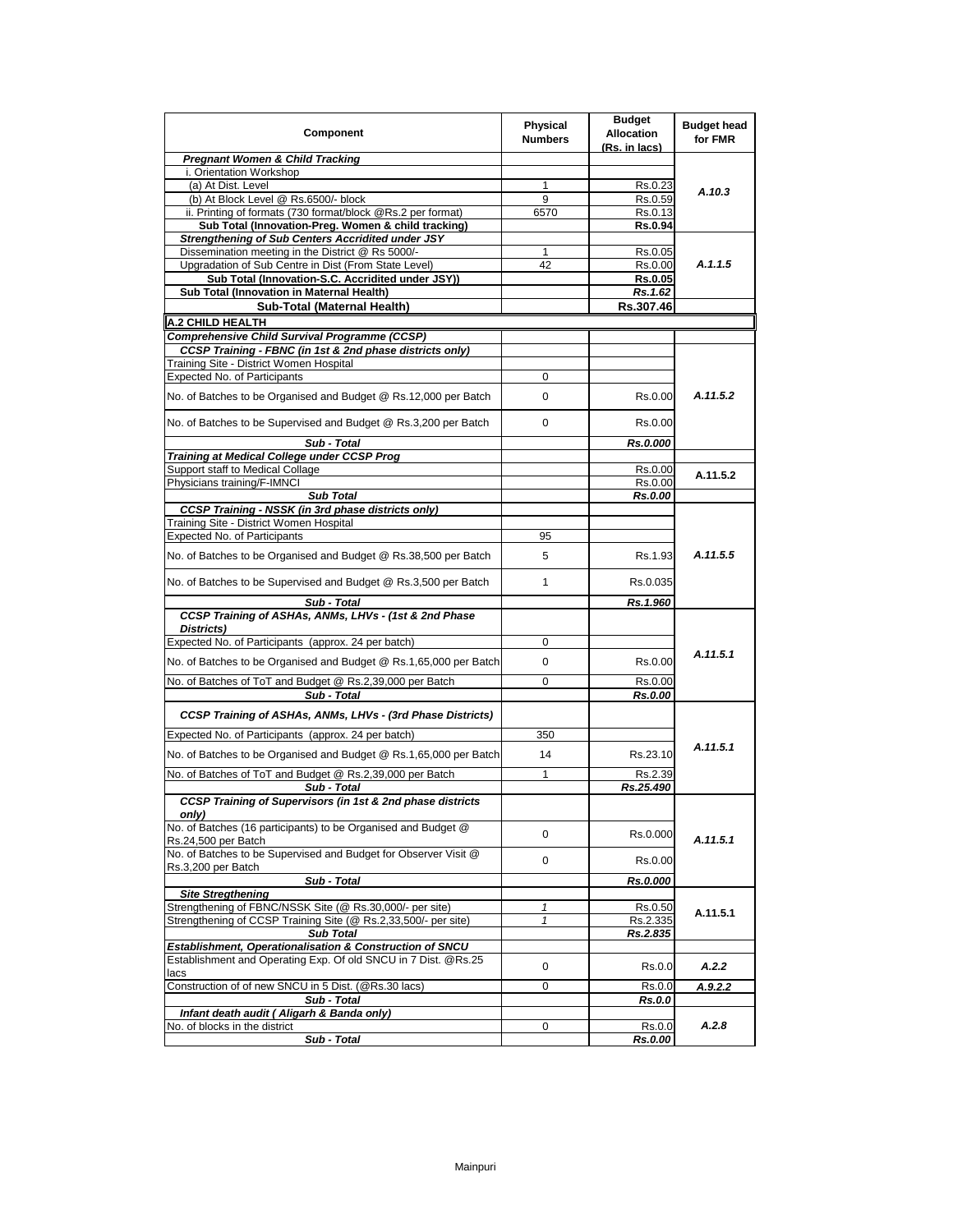| Component                                                                | Physical<br><b>Numbers</b> | <b>Budget</b><br><b>Allocation</b><br>(Rs. in lacs) | <b>Budget head</b><br>for FMR |
|--------------------------------------------------------------------------|----------------------------|-----------------------------------------------------|-------------------------------|
| Infant & Young Child feeding (IYCF)                                      |                            |                                                     |                               |
| Mass Awareness Campaign during World Breastfeeding Week                  | 1                          | Rs.0.50                                             | A.2.5                         |
| Sub - Total                                                              |                            | <b>Rs.0.50</b>                                      |                               |
| Supportive Supervision through Reputed Institutions (for 1st             |                            |                                                     |                               |
| & 2nd pase districts only)                                               |                            |                                                     |                               |
| One Supervisor per block @ Rs.5,000/- p.m. for 12 months                 | 0                          | Rs.0.0                                              |                               |
| Mobility for supervisors @ Rs.3,000/- p.m. for 12 months                 | 0                          | Rs.0.0                                              |                               |
| Institutional support @ Rs.5,000/- p.m. for 12 months                    | $\Omega$                   | Rs.0.0                                              |                               |
| Sub - Total                                                              |                            | Rs.0.00                                             |                               |
| Sub-Total (CCSP)                                                         |                            | Rs.30.79                                            |                               |
| Implementation of Bal Swasthya Poshan Mah (BSPM)                         |                            |                                                     |                               |
| Joint Meetings of Health & ICDS - 2 Planning Meetings at District        |                            |                                                     |                               |
| Level in a year @ Rs. 5000/- per meeting for 2 Rounds                    | 1 Dist.                    | Rs.0.10                                             |                               |
| Joint planning meeting of health and ICDS at Block level Rs. 2000        |                            |                                                     |                               |
| per meeting for 2 rounds                                                 | 9 Blocks                   | Rs.0.36                                             |                               |
| Joint Orientation of ASHAs & ANMs (@Rs. 25/- per participant) for 2      | 1811 ANM and               |                                                     |                               |
| Rounds                                                                   | AWW                        | Rs.0.91                                             | A.2.7                         |
| Printing of Guidelines, Reporting & Monitoring Formats (@ Rs.2,000/- per |                            |                                                     |                               |
| block/round) for 2 rounds                                                | 9 Blocks                   | Rs.0.36                                             |                               |
| Dissemination meeting at District level Rs. 5000 per meeting per         |                            |                                                     |                               |
| District for 2 Rounds                                                    | 1 Dist.                    | Rs.0.10                                             |                               |
| Sub - Total                                                              |                            | Rs.1.83                                             |                               |
| <b>School Health Programme</b>                                           |                            |                                                     |                               |
| Total No. of Blocks in the district                                      | 9                          |                                                     |                               |
| No. of Schools to be covered (60 Schools per block)                      | 540                        |                                                     |                               |
| <b>District Sensitization workshop</b>                                   | 1                          | Rs. 0.15                                            |                               |
|                                                                          |                            |                                                     |                               |
| Contingencies for printing of Health Card, etc. (@Rs.500/- per school)   | 540                        | Rs. 2.70                                            |                               |
|                                                                          | 540                        |                                                     |                               |
| Budget for Mobility (@Rs.300 per visit x 1 visit)                        |                            | Rs. 1.62                                            |                               |
| Sub Total (Prog. Implementation)                                         |                            | Rs. 4.47                                            |                               |
| Traning program for 40 schools per block (where                          | 360                        |                                                     |                               |
| program is already running)                                              |                            |                                                     |                               |
| Training of District Trainers- Honorarium to district traininer @ Rs.    |                            |                                                     |                               |
| 350 *2days                                                               | 3                          | Rs. 0.02                                            |                               |
| Honorarium to traininees from block@ Rs. 400 *2days per block            | 27                         | Rs. 0.22                                            | A.2.4                         |
| Training of Block Trainers - Honorarium to block resource persons @      |                            |                                                     |                               |
| Rs. 300 *2days*2 batches per block                                       | 27                         | Rs. 0.32                                            |                               |
|                                                                          |                            |                                                     |                               |
| Honararium to Teachers @ Rs. 250*2 teachers per school *2 days           | 720                        | Rs. 3.60                                            |                               |
| <b>Sub Total (Training)</b>                                              |                            | Rs. 4.16                                            |                               |
| For training program unspent balance is available at the district        |                            | Rs. 2.65                                            |                               |
| <b>Actual Allocation for training</b>                                    |                            | Rs. 1.51                                            |                               |
| Weighing scale, Ht./Wt Charts, Measuring tape etc. @ Rs1000 per          |                            |                                                     |                               |
| school x 20 new schools/block                                            | 180                        | Rs. 0.00                                            |                               |
| Procurement of IFA tablets (30 mg tablets) for all schools               | 8100000                    | Rs. 0.00                                            |                               |
| Procurement of deworming tablets for all schools                         | 162000                     | Rs. 0.00                                            |                               |
| <b>Sub Total (Procurement)</b>                                           |                            | Rs. 0.00                                            |                               |
| Total (School Health)                                                    |                            | Rs. 5.98                                            |                               |
| <b>Total (Child Health)</b>                                              |                            | Rs.38.60                                            |                               |
|                                                                          |                            |                                                     |                               |
| A3. Family Planning                                                      |                            |                                                     |                               |
| <b>Terminal/Limiting Methods</b>                                         |                            |                                                     | A.3.1                         |
| Dissemination of manuals on sterilization standards & quality            | 1                          | Rs. 0.40                                            | A.3.1.1                       |
| assurance of sterilization services                                      |                            |                                                     |                               |
| NSV Camps in Districts (6 camps/dist. @ Rs.35,000/- per camp)            | 6                          | Rs. 2.10                                            | A.3.1.3                       |
| Compensation for Female Sterilization                                    | 2487                       | Rs. 24.87                                           | A.3.1.4                       |
| Compensation for Male Sterilization                                      | 20                         | Rs. 0.30                                            | A.3.1.5                       |
| Accrediation of private providers of sterilization services              |                            |                                                     |                               |
| <b>Female Sterilization</b>                                              |                            | Rs. 0.25                                            | A.3.1.6                       |
| Male Sterilization (NSV)                                                 |                            | Rs. 0.05                                            |                               |
| <b>Spacing Methods</b>                                                   |                            |                                                     | A.3.2                         |
| IUD services at health facilities/compensation                           | 33588                      | Rs. 6.72                                            | A.3.2.2                       |
| Accrediation of private providers of IUD services                        |                            | Rs. 0.03                                            | A.3.2.3                       |
| Family Welfare Counsellor@9000 per month                                 | $\mathbf{1}$               | Rs. 1.08                                            |                               |
| <b>Sub Total</b>                                                         |                            | Rs. 35.80                                           | A.9.1.5                       |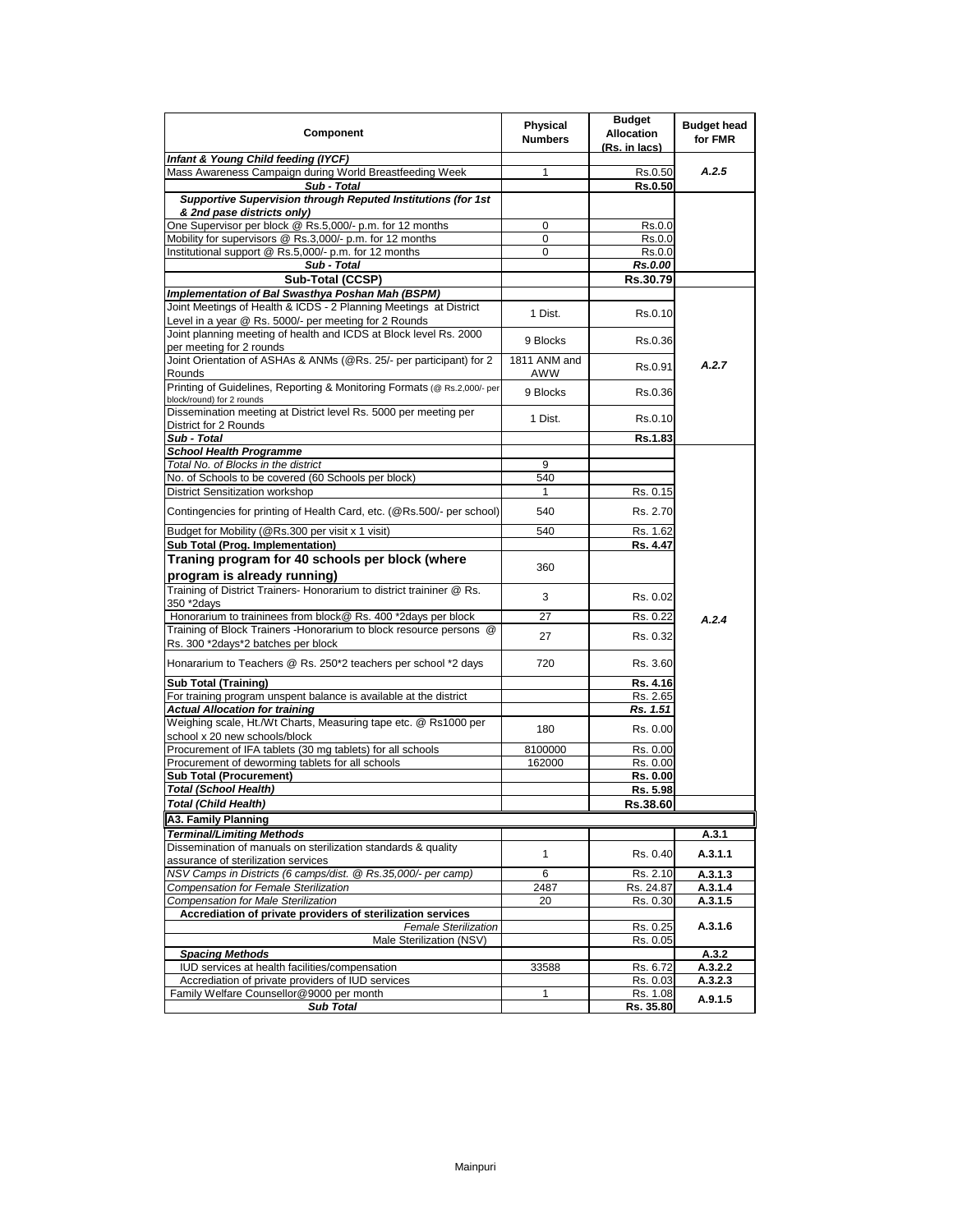| Component                                                                                                                                                                                        | <b>Physical</b><br><b>Numbers</b> | <b>Budget</b><br><b>Allocation</b><br>(Rs. in lacs) | <b>Budget head</b><br>for FMR |
|--------------------------------------------------------------------------------------------------------------------------------------------------------------------------------------------------|-----------------------------------|-----------------------------------------------------|-------------------------------|
| <b>PCPNDT and Sex-Ratio</b>                                                                                                                                                                      |                                   |                                                     |                               |
| Visit of District Inspection & Monitoring Committee                                                                                                                                              | 10                                | Rs. 0.10                                            | A.8.1                         |
| Sensitization Workshop at District level                                                                                                                                                         | 1                                 | Rs. 0.40                                            |                               |
| Organising Competions at Inter/Degree Colleges                                                                                                                                                   | 3                                 | Rs. 0.10                                            |                               |
| Orientation of members of Dist advisory committee at Division                                                                                                                                    |                                   | Rs. 0.00                                            |                               |
| <b>IEC Activities &amp; Conigency</b>                                                                                                                                                            |                                   |                                                     |                               |
| <b>IEC Activities</b>                                                                                                                                                                            |                                   | Rs. 0.25                                            |                               |
| Contigency                                                                                                                                                                                       |                                   | Rs. 0.02                                            | A.12.4                        |
| TA/DA to Dist. level Staff for attending workshop, training, meetings                                                                                                                            |                                   | Rs. 0.20                                            |                               |
| Sub Total                                                                                                                                                                                        |                                   | Rs. 1.07                                            |                               |
| <b>Sub-Total (Family Planning)</b>                                                                                                                                                               |                                   | Rs.36.87                                            |                               |
|                                                                                                                                                                                                  |                                   |                                                     |                               |
| <b>A.4 ARSH</b>                                                                                                                                                                                  |                                   |                                                     |                               |
| Saloni Scheme                                                                                                                                                                                    |                                   |                                                     |                               |
| No. of Blocks in District                                                                                                                                                                        | 9                                 |                                                     | A.4.1                         |
| No. of Schools to be covered (10 Schools per block)                                                                                                                                              | 90                                |                                                     |                               |
| No. of Benificiaries (150 per school)                                                                                                                                                            | 13500                             |                                                     |                               |
| Sensitization Workshop at District level                                                                                                                                                         | 1                                 | Rs. 0.15                                            |                               |
| Budget for Visit of Medical Team (@Rs.300/- per visit x 2 visits per<br>school)                                                                                                                  | 180                               | Rs. 0.54                                            | A.4.2                         |
| Budget for Preparing Saloni Sabha (Rs.300/- p.m. per school x 10<br>months)                                                                                                                      | 900                               | Rs. 2.70                                            |                               |
| Procurement of IFA tablets (100 mg tablets) for all schools                                                                                                                                      | 648000                            | Rs.0.00                                             |                               |
| Procurement of deworming tablets for all schools 2 tab/Benf.                                                                                                                                     | 27000                             | Rs.0.00                                             | A.13.2.5                      |
| Sub-Total (Adolescent Health)                                                                                                                                                                    |                                   |                                                     |                               |
|                                                                                                                                                                                                  |                                   | Rs.3.39                                             |                               |
| A.5 Urban RCH                                                                                                                                                                                    |                                   |                                                     |                               |
| Urban RCH plan /activities                                                                                                                                                                       |                                   |                                                     |                               |
| <b>Buildina</b>                                                                                                                                                                                  | $\mathbf{1}$                      | 0.84                                                |                               |
| Manpower(1Doctor @ 24000/month,1Staff Nurse@ 15000/month,2<br>ANMs@9000/month,2 Security guards @ 4000/month,1 Ayah<br>4000/month,& 1 Sweeper 2000/month                                         | $\mathbf{1}$                      | 8.52                                                |                               |
| Other Expenses                                                                                                                                                                                   | 1                                 | 0.41                                                | A.5.1                         |
| IEC                                                                                                                                                                                              | $\mathbf{1}$                      | 0.1                                                 |                               |
|                                                                                                                                                                                                  |                                   |                                                     |                               |
| <b>Subtotal</b><br>The cost of Drugs(Rs 10,000/month/Health post) and consumables(Rs 3,000/month/Health Post) for Urban RCH amounting<br>to Rs 1.56 Lacs would be met from the Mission Flexipool |                                   | 9.87                                                |                               |
| <b>A9. INFRASTRUCTURE &amp; HR</b>                                                                                                                                                               |                                   |                                                     |                               |
| <b>Contractual Staff &amp; Services</b>                                                                                                                                                          |                                   |                                                     |                               |
| <b>Position</b>                                                                                                                                                                                  | No.                               | <b>Budget</b>                                       |                               |
| Contractual ANM (@Rs.9000/- pm)                                                                                                                                                                  | 10                                | Rs. 10.80                                           | A.9.1.1                       |
|                                                                                                                                                                                                  | 13                                |                                                     | A.9.1.3                       |
| Staff Nurse in the district (@Rs.15000/- pm)                                                                                                                                                     | 5                                 | Rs. 23.40<br>Rs. 18.00                              |                               |
| MBBS (Male/Female) @ Rs.30000/- pm<br>Specialist at On Call basis for CHC (@ Rs.1000/- per visit) No. of                                                                                         |                                   | Rs. 0.40                                            |                               |
| calls for 6 moths                                                                                                                                                                                | 40                                |                                                     |                               |
| Specialist at On Call basis for Dist. Hospital (Male)/DCH(@ Rs.1000/-<br>per visit)                                                                                                              | 80                                | Rs. 0.80                                            | A.9.1.4                       |
| Specialist at Dist. Hospital (Male)/DCH(@ Rs.40000/- pm for<br>MS/MD/MDS & @Rs.35000/- for Diploma holders)                                                                                      | $\overline{\mathbf{c}}$           | Rs. 8.40                                            |                               |
| Specialist at DWH/DCH (@ Rs.40000/- pm for MS/MD/MDS &<br>@Rs.35000/- for Diploma holders)/MBBS(LMO if already on contract)                                                                      | 2                                 | Rs. 8.40                                            |                               |
| Paramedical staff/LT for CHC (@ Rs.9000/- pm)                                                                                                                                                    | 5                                 | Rs. 5.40                                            |                               |
| Paramedical staff for DH/DWH/DCH (@ Rs.9000/- pm)                                                                                                                                                | 2                                 | Rs. 2.16                                            | A.9.1.5                       |
| Data Assistant (@ Rs.8000/- pm)                                                                                                                                                                  | 2                                 |                                                     |                               |
|                                                                                                                                                                                                  |                                   | Rs. 1.92                                            |                               |
| <b>Sub-Total (Human Resources)</b>                                                                                                                                                               |                                   | Rs.79.68                                            |                               |
| A.10. INSTITUTIONAL STRENGTHENING                                                                                                                                                                |                                   |                                                     |                               |
| Logistics Management/Improvement                                                                                                                                                                 |                                   |                                                     |                               |
| <b>Stregthening of Logistic Management</b>                                                                                                                                                       |                                   |                                                     |                               |
| Divisional logistic management                                                                                                                                                                   | 0                                 | Rs. 0.00                                            |                               |
| <b>Transportation of Logistic</b>                                                                                                                                                                |                                   |                                                     | A.10.2                        |
| Divisional level @ Rs 50000/-                                                                                                                                                                    | 0                                 | Rs. 0.00                                            |                               |
| District level @ Rs 30000/-                                                                                                                                                                      | $\mathbf{1}$                      | Rs. 0.30                                            |                               |
| Block level @ Rs 12000/-                                                                                                                                                                         | 9                                 | Rs. 1.08                                            |                               |
| <b>Sub-Total (Logistics Strengthening)</b>                                                                                                                                                       |                                   | Rs.1.38                                             |                               |
|                                                                                                                                                                                                  |                                   |                                                     |                               |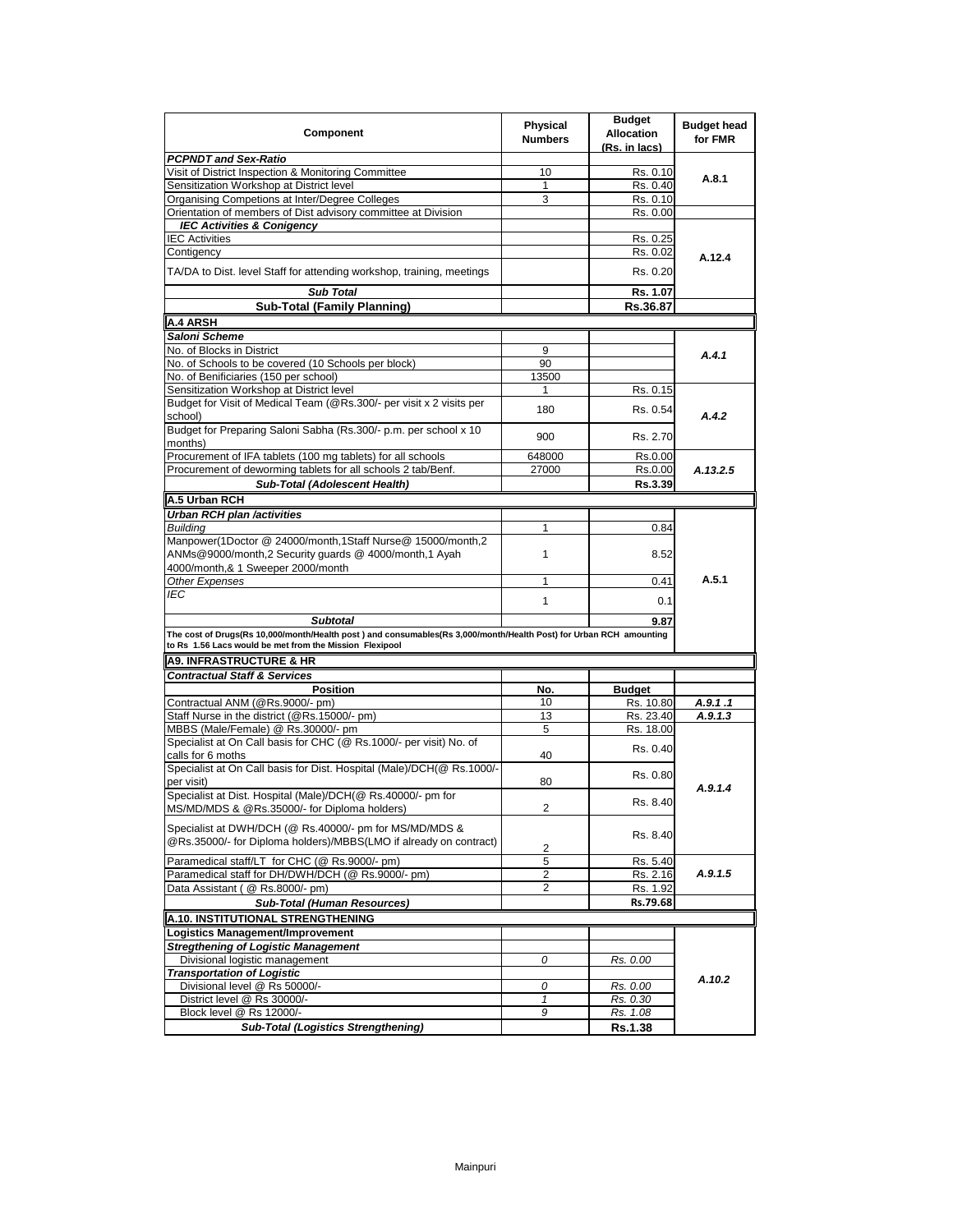| Component                                             | <b>Physical</b><br><b>Numbers</b> | <b>Budget</b><br><b>Allocation</b><br>(Rs. in lacs) | <b>Budget head</b><br>for FMR |
|-------------------------------------------------------|-----------------------------------|-----------------------------------------------------|-------------------------------|
| <b>Rent for Sub-Centres</b>                           |                                   |                                                     |                               |
| No. of SCs in Rented Bldgs & Budget @ Rs. 250/- p.m.  | 111                               | Rs.3.33                                             | A.10.4                        |
| <b>Sub-Total (Sub Center Rent)</b>                    |                                   | Rs.3.33                                             |                               |
| <b>A.11 TRAINING</b>                                  |                                   |                                                     |                               |
| <b>Training- Skill Birth Attendant</b>                |                                   |                                                     |                               |
| <b>Training at DWH/Combined Hosp</b>                  |                                   |                                                     |                               |
| Target at DWH                                         | 12                                |                                                     |                               |
| No. of Particpants per batch                          | 4                                 |                                                     |                               |
| No. of Batches                                        | 3                                 | Rs.3.31                                             |                               |
| New Site Stregthening at DWH                          | $\overline{a}$                    | Rs.0.00                                             |                               |
| Existing site stregthening                            |                                   | Rs.0.40                                             |                               |
| Sub-Total (DWH-SBA)                                   |                                   | Rs.3.71                                             |                               |
| Training at FRU/24X7                                  |                                   |                                                     | A.11.3.1                      |
| Name of the selected Training Site FRU/24X7           | Sarhal                            |                                                     |                               |
| Target at FRU/24X7                                    | 12                                |                                                     |                               |
| No. of Particpants per batch                          | 4                                 |                                                     |                               |
| No. of Batches                                        | 3                                 | Rs.3.31                                             |                               |
| New Site Stregthening at FRU                          |                                   | Rs.0.15                                             |                               |
| Existing site stregthening                            |                                   | Rs.0.40                                             |                               |
| Sub-Total (FRU-SBA)                                   |                                   | Rs.3.86                                             |                               |
| Sub-Total(SBA Training)                               |                                   | <b>Rs.7.58</b>                                      |                               |
| <b>A.14 PROGRAM MANAGEMENT</b>                        |                                   |                                                     |                               |
| Personal & Other Expense of Dist. PMU (Rs.94500/- pm) | 1                                 | Rs.11.34                                            | A.14.2                        |
| Operational Cost (Rs. 60000/- pm)                     | 1                                 | Rs.7.20                                             | A.14.4                        |
| <b>Sub-Total (Program Management)</b>                 |                                   | Rs.18.54                                            |                               |
| Total for RCH Flexipool (Part A)                      |                                   | Rs.506.69                                           |                               |

| Part B - Mission Flexipools and a contract of the Mission<br><b>Component</b> | Physical<br><b>Numbers</b> | <b>Budget</b><br><b>Allocation</b><br>(Rs. in lacs) | <b>Budget head</b><br>for FMR |
|-------------------------------------------------------------------------------|----------------------------|-----------------------------------------------------|-------------------------------|
| <b>ASHA Scheme:-</b>                                                          |                            |                                                     | B.1                           |
| Periodic Training for ASHAs                                                   |                            |                                                     | B.1.1                         |
| <b>ASHA Support System</b>                                                    |                            |                                                     |                               |
| Replenishment of ASHA Kits & Budget (@ Rs. 500/- per kit*2 for 95%)<br>ASHA)  | 1380                       | Rs.0.00                                             | B.1.2                         |
| Incentive to ASHAs (Avg. Rs.500/- p.m. 85% ASHAs)                             | 1235                       | Rs.74.10                                            | B.1.3                         |
| Award to ASHA (Rs.5000/- for 1 ASHA in each block)                            | 9                          | Rs.0.45                                             |                               |
| Annual ASHA Sammelan (Rs.250/- per ASHA for 60% ASHAs)                        | 872                        | Rs.2.18                                             | B.1.1                         |
| Mobility to ASHAs (Rs.30/- per ASHA for 95% ASHAs)                            | 1380                       | Rs.4.97                                             |                               |
| Block level ASHA Payment Register (Rs.100/-per Register)                      | 9                          | Rs.0.01                                             |                               |
| Printing of Voucher Booklet for ASHA (Rs.25/-per Booklet)                     | 1453                       | Rs.0.36                                             | B.18.3.2                      |
| Budget ASHA Mentoring Group (Rs.10,000/- per District)                        | Quarterly<br>Meeting       | Rs.0.10                                             | B.1.1                         |
| Sub-Total (ASHA Scheme):-                                                     |                            | Rs.82.17                                            |                               |
| <b>Untied Grant to Facilities</b>                                             |                            |                                                     | B.2                           |
| No. of CHCs & Budget @ Rs.0.50 lacs per facility                              | 5                          | Rs.2.50                                             | B.2.1                         |
| No. of BPHCs & Budget @ Rs.0.50 lacs per facility                             | 7                          | Rs.3.50                                             | B.2.2                         |
| No. of APHCs & Budget @ Rs.0.25 lacs per facility                             | 35                         | Rs.8.75                                             | B.2.2                         |
| No. of Sub Centres & Budget @ Rs.0.10 lacs per facility                       | 201                        | Rs.20.10                                            | B.2.3                         |
| No.of VHSCs                                                                   | 503                        | Rs.0.00                                             | B.2.4                         |
| No.of Revenue Villages & Budget @Rs.0.10 lacs per R.Village                   | 821                        | Rs.82.10                                            |                               |
| <b>Sub-Total (Untied Grants)</b>                                              |                            | Rs.116.95                                           |                               |
| <b>Annual Maintenance Grant to Facilities</b>                                 |                            |                                                     | <b>B.4</b>                    |
| No. of CHCs & Budget @ Rs.1.0 lacs per facility                               | 5                          | Rs.5.00                                             | B.4.1                         |
| No. of BPHCs & Budget @ Rs.1.0 lacs per facility                              | $\overline{7}$             | Rs.7.00                                             | B.4.2                         |
| No. of APHCs & Budget @ Rs.0.50 lacs per facility                             | 33                         | Rs.16.50                                            |                               |
| No. of Sub Centres & Budget @ Rs.0.10 lacs per facility                       | 90                         | Rs.9.00                                             | B.4.3                         |
| <b>Sub-Total (Annual Maintenance Grants)</b>                                  |                            | Rs.37.50                                            |                               |
| <b>Funds to Rogi Kalyan Samitis</b>                                           |                            |                                                     | B.6                           |
| No. of District Hospitals & Funds @ Rs.5.0 lacs per facility                  | 2                          | Rs.10.00                                            | B.6.1                         |
| No. of CHCs & Funds @ Rs.1.0 lacs per facility                                | 5                          | Rs.5.00                                             | B.6.2                         |
| No. of BPHCs & Funds @ Rs.1.0 lacs per facility                               | $\overline{7}$             | Rs.7.00                                             | B.6.3                         |
| No. of APHCs & Funds @ Rs.1.00 lacs per facility                              | 35                         | Rs.35.00                                            | B.6.4                         |
| Sub-Total (Funds for RKS)                                                     |                            | Rs.57.00                                            |                               |
| <b>Operationalisation of District Drug Warehouses</b>                         |                            |                                                     |                               |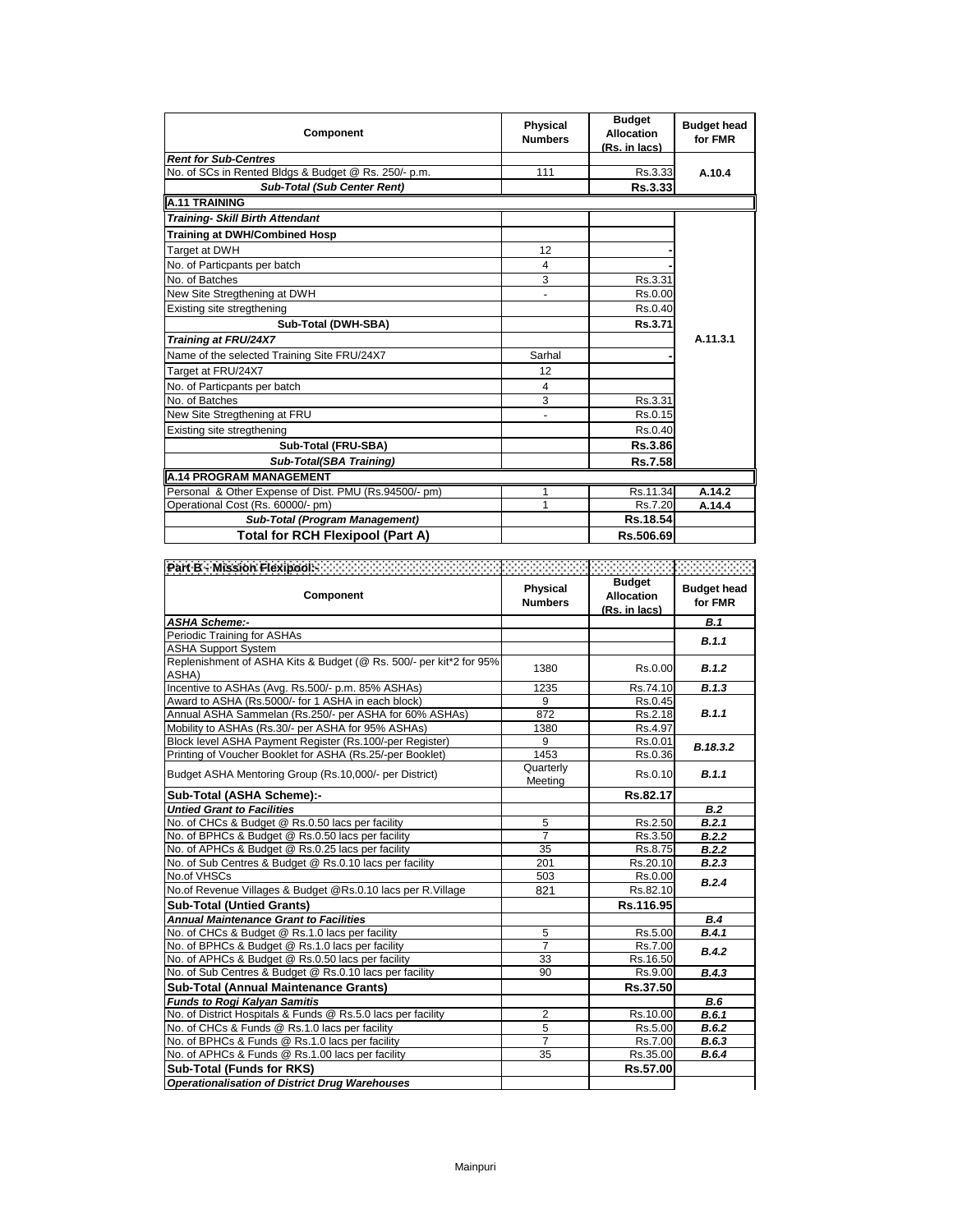| Component                                                                             | Physical<br><b>Numbers</b> | <b>Budget</b><br><b>Allocation</b><br>(Rs. in lacs) | <b>Budget head</b><br>for FMR |
|---------------------------------------------------------------------------------------|----------------------------|-----------------------------------------------------|-------------------------------|
| Contractual Staff (@Rs.2.94 lacs/yr)                                                  | 1                          | Rs.2.94                                             | <b>B.21</b>                   |
| Contingency Expenses (@Rs.2.0 lacs/yr)                                                | 1                          | Rs.2.00                                             |                               |
| Sub-Total (Ope. of District Drug Warehouses)                                          |                            | <b>Rs.4.94</b>                                      |                               |
| <b>Mobility Support to DWH &amp; District Combined Hospital</b>                       |                            |                                                     | B.27.8                        |
| Mobility Support to DWH/DCH @Rs.18000/- Per month.                                    | 1                          | Rs.2.16                                             |                               |
| Sub-Total (Funds for Mobility Support to DWH & DCH)                                   |                            | Rs.2.16                                             |                               |
| Mobility Support for Monitoring & Supervision.                                        |                            |                                                     |                               |
| Mobility Support to District Community Mobilizer (@Rs.800/-per day X<br>8 days/month) | 1                          | Rs.0.77                                             |                               |
| Mobility Support to District Account Manager (@Rs.800/-per day X 6<br>days/month)     | 1                          | Rs.0.58                                             | B.18.3.2                      |
| Mobility Support to District Programme Manager (@Rs.800/-per day<br>X 8 days/month)   |                            | Rs.0.00                                             |                               |
| Sub-Total(Mobility Support for Monit. & Supervision)                                  |                            | Rs.1.34                                             |                               |
| <b>Supervision of ANM/ASHAs</b>                                                       |                            |                                                     | B.18.3.2                      |
| Vehicle for Mobility @Rs.18000/-month/block                                           | 9                          | Rs.19.44                                            |                               |
| Sub-Total (Supervision of ANM/ASHAs)                                                  |                            | Rs.19.44                                            |                               |
| <b>Vehicle Support for Specialist</b>                                                 |                            |                                                     | <b>B.27.8</b>                 |
| One Vehicle for 5 block level facility (@Rs.18000/-month)                             | 2                          | Rs.4.32                                             |                               |
| Sub-Total (Vehicle Support for Specialist)                                            |                            | Rs.4.32                                             |                               |
| Diesel for Generator for District Hospitals                                           |                            |                                                     |                               |
| Diesel Support for generator (@Rs.1 lac per month)                                    | 2                          | Rs.24.00                                            | <b>B.28</b>                   |
| <b>Sub-Total (Diesel Support for District Hospital)</b>                               |                            | Rs.24.00                                            |                               |
| Diesel Support for Generator in Fully Functional CHC.                                 |                            |                                                     |                               |
| Diesel Support for Fully functional CHC (@Rs.35000/-per month)                        | 5                          | Rs.21.00                                            | <b>B.28</b>                   |
| Diesel Support for CHC fully functional in BPHC building<br>(@Rs.13500/-per month)    | $\overline{7}$             | Rs.11.34                                            |                               |
| Sub-Total (Diesel Support for fully functional CHCs)                                  |                            | Rs.32.34                                            |                               |
| Saas Bahu Sammellans (1 each at District)                                             |                            |                                                     |                               |
| No. of Sammellans & Budget (@Rs. 1.50 lac. Per District)                              | 1                          | Rs.1.50                                             | B.7.1                         |
| Sub-Total (Saas Bahu Sammellan)                                                       |                            | Rs.1.50                                             |                               |
| Tehsil level Pradhan Sammelan                                                         |                            |                                                     |                               |
| No. of Sammelans & Budget (@Rs.40,000 per Sammelan)                                   | 3                          | Rs.1.20                                             | <b>B.8.2</b>                  |
| Sub-Total (Tehsil level Pradhan Sammelan)                                             |                            | Rs.1.20                                             |                               |
| <b>Organization of Swasthya Mela</b>                                                  |                            |                                                     |                               |
| Organization of S.Mela @Rs.20000/- Mela/Month at each block.                          | 9                          | Rs.21.60                                            | <b>B.10.1</b>                 |
| Sub-Total (Swasthya Mela)                                                             |                            | Rs.21.60                                            |                               |
| <b>Concurrent Audit</b>                                                               |                            |                                                     | <b>B.27.5</b>                 |
| Budget @ Rs. 4000/- per month for 12 months                                           | 1                          | Rs.0.48                                             |                               |
| <b>Sub-Total (Concurrent Audit)</b>                                                   |                            | <b>Rs.0.48</b>                                      |                               |
| <b>Health Management Information System (HMIS):-</b>                                  |                            |                                                     |                               |
| Hiring of Vehicle for District HMIS Nodal Officer (@Rs.800/- Visit)                   | 3                          | Rs.0.29                                             |                               |
| Mobility Support for Block HMIS Nodal Officer (@Rs.600/-month)                        | 9                          | Rs.0.65                                             | <b>B.21</b>                   |
| Internet Connectivity @Rs.400/- per month/computer                                    | 11                         | Rs.0.53                                             |                               |
| Consumables & Stationary for Computer, printer (Rs.400/-per                           | 11                         | Rs.0.53                                             |                               |
| month/facility)                                                                       |                            |                                                     |                               |
| Sub-Total (HMIS)                                                                      |                            | Rs.1.99                                             |                               |
| Programme Management:-                                                                |                            |                                                     |                               |
| <b>Expenses at Additional Director level:-</b>                                        |                            |                                                     |                               |
| Mobility @Rs.2500/-per District per Month.                                            | 0                          | Rs.0.00                                             | B.27.6                        |
| Contingency Expenses @Rs.5000/- month.                                                | 0                          | Rs.0.00                                             |                               |
| Sub-Total (Exp.at Addl.Director level)-                                               |                            | Rs.0.00                                             |                               |
| <b>Operational Cost for Block Project Management Unit</b>                             |                            |                                                     |                               |
| Honoraria to Block Data Assistant @Rs.8000/-Per Month                                 | 9                          | Rs.8.64                                             | B.27.1                        |
| Communication support to Block Program Manager @Rs.500/-P.M.                          | 9                          | Rs.0.54                                             |                               |
| Sub-Total (Operational Cost for BPMU)                                                 |                            | Rs.9.18                                             |                               |
| <b>Provision of Contractual Staff (AYUSH)</b>                                         |                            |                                                     |                               |
| <b>Position</b>                                                                       | No.                        | <b>Budget</b>                                       |                               |
| ISM Lady Doctors (@ Rs.24,000/- per month)<br>AYUSH Doctors (@ Rs.24,000/- per month) | 11<br>26                   | Rs.77.76                                            | B.14.4                        |
| AYUSH Pharmacists (@ Rs.9,000/- per month)                                            | 11                         | Rs.11.88                                            | B.14.1                        |
| Sub-Total (Contractual Staff - AYUSH)                                                 |                            | Rs.89.64                                            |                               |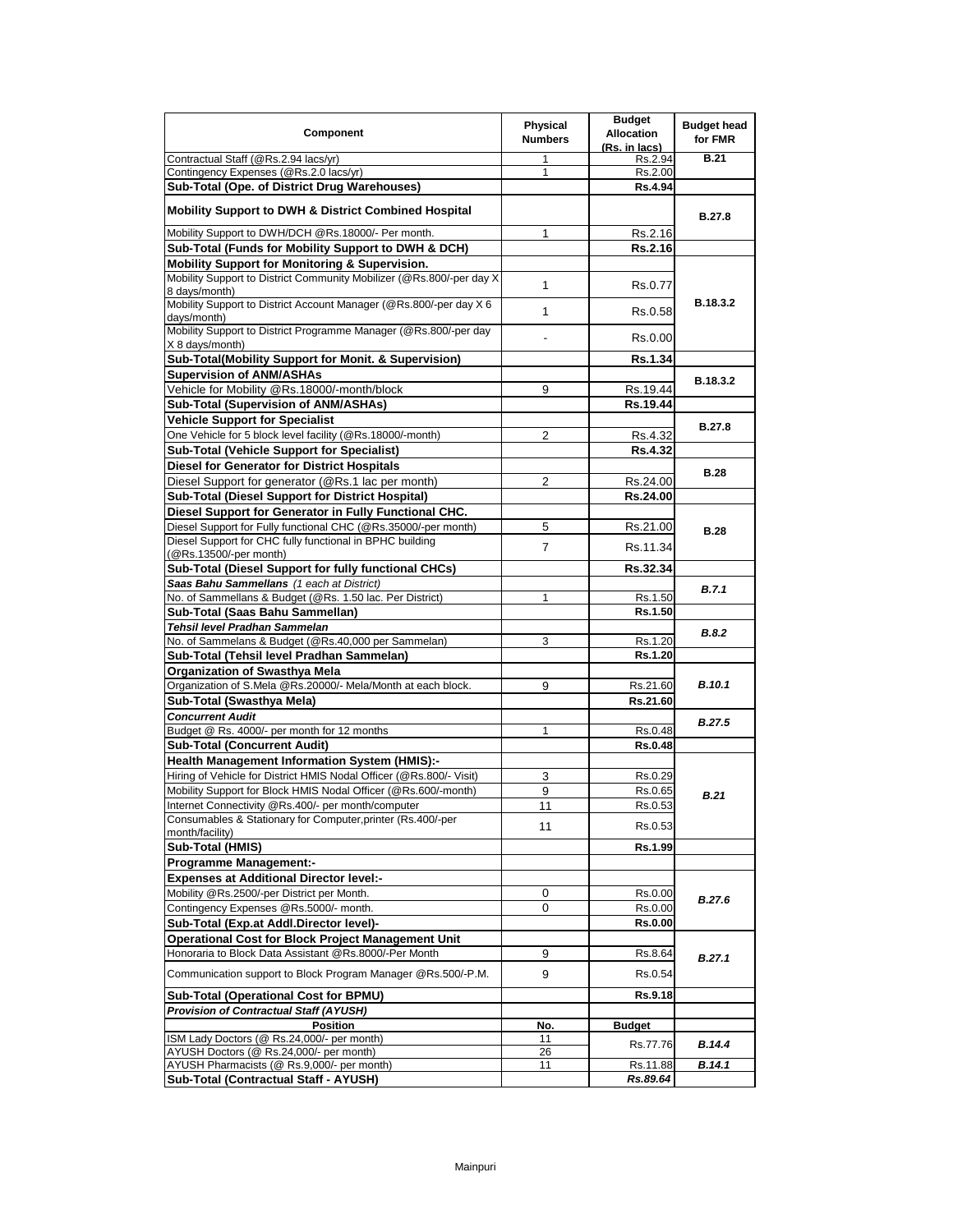| Component                                                                                       | <b>Physical</b><br><b>Numbers</b> | <b>Budget</b><br><b>Allocation</b><br>(Rs. in lacs) | <b>Budget head</b><br>for FMR |
|-------------------------------------------------------------------------------------------------|-----------------------------------|-----------------------------------------------------|-------------------------------|
| Integrated Skill Refresher Training for ANM & LHV.                                              |                                   |                                                     |                               |
| Total Work load for the year                                                                    | 128                               |                                                     | B.16.3.1                      |
| Total no. of Proposed Batches & Budget @Rs.165950/- per batch.                                  | 8                                 | Rs. 13.28                                           |                               |
| Sub-Total (Integrated skill training for ANM/LHV)                                               |                                   | Rs.13.28                                            |                               |
| Infrastructure & Manpower for UIP                                                               |                                   |                                                     |                               |
| Mobile Workshop at Regional Depot @Rs.4 Lac.                                                    | 0                                 | Rs.0.00                                             |                               |
| Renovation & Electrification of WIC/WIF                                                         | 0                                 | Rs.0.00                                             |                               |
| Expansion of Cold Chain Store at Regional/Divisional Depo                                       | 0                                 | Rs.0.00                                             | B.26.5                        |
| Expansion of Cold Chain Workshop @Rs.50000/-year/District.                                      |                                   | Rs.0.50                                             |                               |
| Mobility Support to Block (1 Vehicle @Rs.800/-per block for 6 days in<br>a month for 12 months) | 9                                 | Rs.5.18                                             |                               |
| IVRS System for Tracking of Beneficiaries.                                                      | 0                                 | Rs.0.00                                             | B.18.3.2                      |
| Sub - Total (Infrasturcture & Manpower for UIP)                                                 |                                   | Rs.5.68                                             |                               |
|                                                                                                 |                                   |                                                     |                               |
| Total for Mission Flexipool (Part B)                                                            |                                   | Rs.526                                              |                               |

**Budget** 

 $\mathbf{I}$ 

| SI. | Component                                                                                                                                                                                                                                                                          | Physical<br><b>Numbers</b>    | nuuget<br><b>Allocation</b><br>(Rs. in lacs) |
|-----|------------------------------------------------------------------------------------------------------------------------------------------------------------------------------------------------------------------------------------------------------------------------------------|-------------------------------|----------------------------------------------|
|     | Routine Immunization (Part C) <b>Container and Containers</b>                                                                                                                                                                                                                      |                               |                                              |
|     | Total Number of Immunization Sessions to be organized in the<br><b>District</b>                                                                                                                                                                                                    | 16380<br>Sessions/Year        |                                              |
|     | Mobility support for supervision: Supervisory visits by district level<br>officers for monitoring and supervision of RI @ Rs 50000 /District for<br>district level officers (this includes POL and maintenance) per year                                                           | 1                             | Rs.0.50                                      |
|     | Alternate Vaccine delivery @ Rs 50/- sessionx 3 months(April-June)<br>+2 Vehicles /Blocks for 8 days /month for 9 months (July-March 10)                                                                                                                                           | 16380<br>Sessions/Year        | Rs.8.19                                      |
|     | Focus on Urban slum & underserved areasHiring an ANM @<br>Rs.300/session for four sessions/month/slum of 10000 population<br>and Rs.200/- per month as contingency per slum of i.e. total expense<br>of Rs. 1400/- per month per slum of 10000 population                          | 0 Sessions/Year               | Rs.0.00                                      |
|     | Mobilization of children by ASHA /RI Mobilizer @ Rs 150/- per<br>session                                                                                                                                                                                                           | 16380<br>Sessions/Year        | Rs.24.57                                     |
|     | Support for Computer Assistant for RI reporting (with annual<br>increment of 10% wef from 2010-11Districts @ Rs 8000- 10,000 p.m                                                                                                                                                   | 1                             | Rs.1.06                                      |
|     | Printing and dissemination of tally sheets, monitoring forms, etc. @<br>Rs 1 /beneficiarv                                                                                                                                                                                          | 63464<br><b>Benefiaceries</b> | Rs.0.63                                      |
|     | Quarterly Review & feedback meeting exclusive for RI at district level<br>with one Block MOIC, ICDS CDPO and other stakeholders<br>stakeholders @ Rs 100/- per participant for meeting expenses (lunch,<br>organizational expenses)                                                | 27                            | Rs.0.11                                      |
|     | Quarterly Review Meetings at Block level Quarterly Review &<br>feedback meeting for exclusive for RI at Block level @Rs 50/-ppas<br>honorarium for ASHA (travel) and Rs 25 /-person at the disposal of<br>MOIC for meeting expenses(refreshments, stationary and Misc<br>expences) | 1737                          | Rs.2.32                                      |
|     | District level orientation training for 2 days of ANM, Multipurpose<br>Health worker @ Rs67300/batch with 20 participants in each batch                                                                                                                                            | 0 Batch                       | Rs.0.00                                      |
|     | One day cold chain handelers training for block level cold chain<br>handlers @ Rs. 26,000 per batch and Rs 3000 for Observer<br>nominated by State                                                                                                                                 | 1Batch                        | Rs.0.29                                      |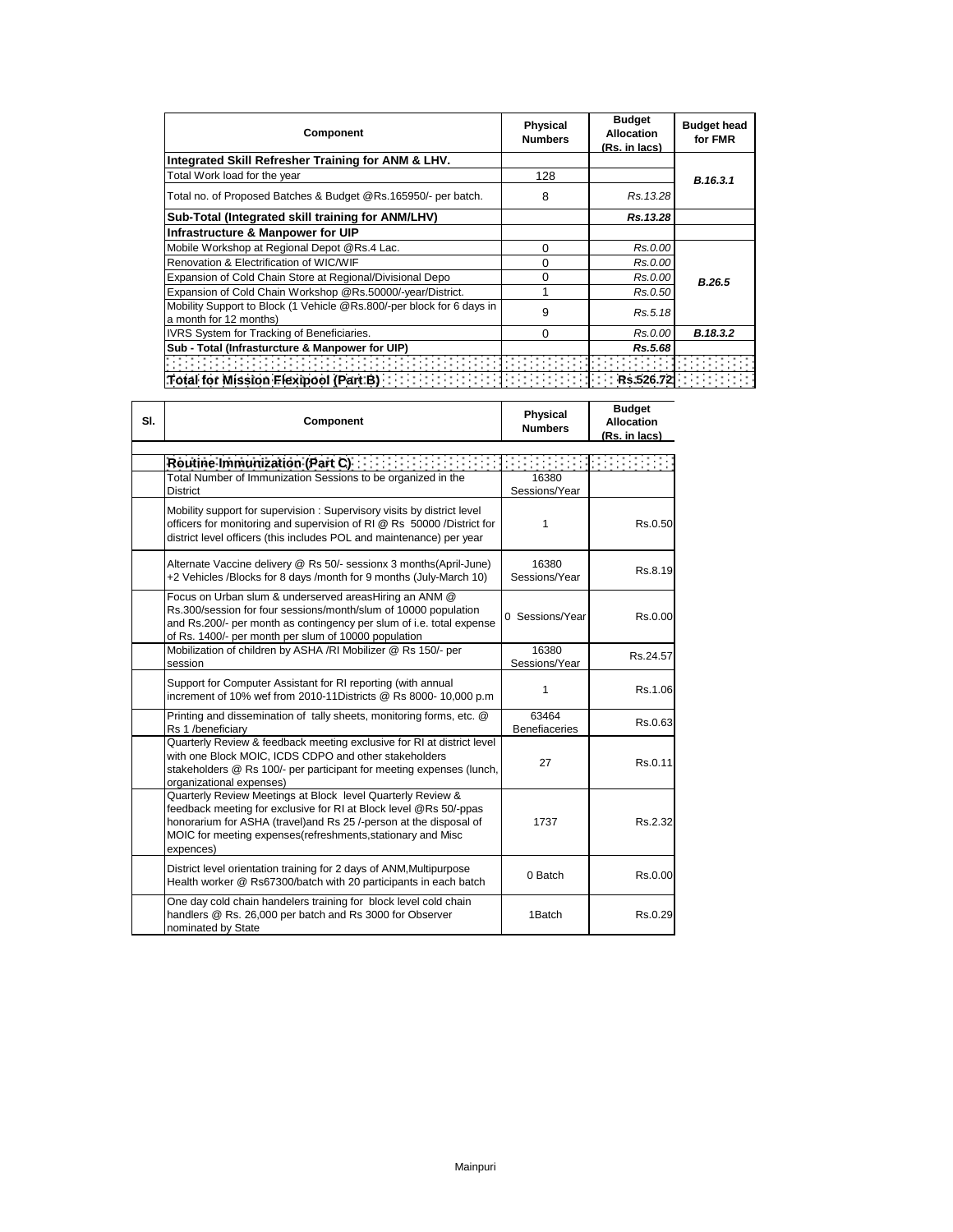| <b>Component</b>                                                                                                                                                                  | Physical<br><b>Numbers</b>    | <b>Budget</b><br><b>Allocation</b><br>(Rs. in lacs) | <b>Budget head</b><br>for FMR |
|-----------------------------------------------------------------------------------------------------------------------------------------------------------------------------------|-------------------------------|-----------------------------------------------------|-------------------------------|
| One day Training of block level data handlers by DIO and District<br>Cold chain Officer to train about the reporting formats of Immunization<br>and NRHM Rs 300/Participant/Block | 9                             | Rs.0.03                                             |                               |
| Microplanning at SC levelRs 100/- per subcentre (meeting at block<br>level, logistic)                                                                                             | 201                           | Rs.0.20                                             |                               |
| Microplanning at Block & District levelFor consolidation of microplan<br>at PHC/CHC level @ Rs 1000/- block & at district level @ Rs 2000/-<br>per district                       | 1District & 9<br><b>Block</b> | Rs.0.11                                             |                               |
| Consumables for computer including provision for internet access for<br>RIMSRs 400/- Month / Districts                                                                            | 1                             | Rs.0.05                                             |                               |
| Red/Black Plastic bags etc, 2 bags per session @ Rs. 2/Bag                                                                                                                        | 16380<br>Sessions/Year        | Rs.0.81                                             |                               |
| Purchase of Bleach/Hypochlorite solution Rs. 500/vaccine storage<br>point/year X 1000 vaccine storage points                                                                      | 10 Vaccine<br>storage points  | Rs.0.05                                             |                               |
| Purchase of Twin bucket Rs 400 per PHC/CHC per year                                                                                                                               | 10 Vaccine<br>storage points  | Rs.0.04                                             |                               |
| Funds for purchase of small polythene zipper bags to keep vaccines<br>in the vaccine carriers Rs. 0.5/polythene bag X total number of<br>sessions/year +10% wastage               | 16380<br>Sessions/Year        | Rs.0.10                                             |                               |
| Funds for preparing disposal pit for disposal of sharp immunization<br>waste. Rs. 3500/pit X 500 vaccine storage points                                                           | 5 Pits                        | Rs.0.18                                             |                               |
| <b>RI</b> subtotal                                                                                                                                                                |                               | Rs.39.24                                            |                               |
| <b>Cold Chain maintenance</b>                                                                                                                                                     |                               |                                                     |                               |
| Cold chain maintenance@Rs 500/Block & Rs 10,000/District/Year                                                                                                                     | 1District & 9<br><b>Block</b> | Rs.0.20                                             |                               |
| POL for vaccine delivery from State to District and from district to<br>PHC/CHCs@ Rs. 100000/- district/Year)                                                                     | 1District                     | Rs.1.00                                             |                               |
| <b>Subtotal Cold Chain</b>                                                                                                                                                        |                               | Rs.1.20                                             |                               |
| Sub Total (Part C)                                                                                                                                                                |                               | Rs.40.44                                            |                               |

|              | Part D. National Program                                       |                            |                                                     |                               |
|--------------|----------------------------------------------------------------|----------------------------|-----------------------------------------------------|-------------------------------|
| 1. NPCB      |                                                                |                            |                                                     |                               |
| SI.          | Component                                                      | Physical<br><b>Numbers</b> | <b>Budget</b><br><b>Allocation</b><br>(Rs. in lacs) | <b>Budget Head</b><br>for FMR |
| 1.1          | Govt Sector 30% of Tot. Trgt @531/cat.oprt.(IOL)               | 1934                       | 1026954                                             |                               |
| 1.2          | NGO Sector 20% of Tot Trgt @ 656/Cat. Oprt.(IOL)               | 1290                       | 846240                                              |                               |
| 1.3          | Pvt. Sector 50% of Tot trgt.                                   | 3224                       | $\Omega$                                            |                               |
|              | <b>Sub Total</b>                                               | 6448                       | 1873194                                             |                               |
| $\mathbf{2}$ | SES (Free Spec. to Children) @ of 100/-Spec                    | 671                        | $\Omega$                                            |                               |
| 3            | Vision Centre @ 50,000/Centre Equipment                        | 1 Govt/NGO                 | 50000                                               |                               |
| 4            | Operations other than Cataract                                 | 106                        | 106000                                              |                               |
| 5            | Eye Collection @ 500/Cornea.                                   | $\Omega$                   | $\Omega$                                            |                               |
|              | Total allocated for the District in Rs.                        | 7225                       | 2029194                                             |                               |
|              | 2. RNTCP(WB)                                                   |                            |                                                     |                               |
| SI.          | Component                                                      | Physical<br><b>Numbers</b> | <b>Budget</b><br><b>Allocation</b><br>(Rs. in lacs) | <b>Budget Head</b><br>for FMR |
|              | <b>1 CIVIL WORKS</b>                                           |                            | 173700                                              |                               |
|              | 2 LABORATORY MATERIALS                                         |                            | 227200                                              |                               |
|              | 3 HONERARIUM                                                   |                            |                                                     |                               |
|              |                                                                |                            | 276807                                              |                               |
|              | 4 IEC/ PUBLICITY                                               |                            | 123350                                              |                               |
|              | <b>5 EQUIPMENT MAINTENANCE</b>                                 |                            | 68400                                               |                               |
|              | 6 TRAINING                                                     |                            | 136655<br>80000                                     |                               |
|              | 7 POL & VEHICLE MAINTENANCE<br><b>8 VEHICLE HIRING CHARGES</b> |                            | 238500                                              |                               |
|              | 9 NGO/PP SUPPORT                                               |                            | 145800                                              |                               |
|              | 10 MISCELLANEOUS EXPENSES                                      |                            | 199320                                              |                               |
|              | 11 CONTRACTUAL SERVICES                                        |                            | 2415000                                             |                               |
|              | 12 PRINTING                                                    |                            | 102503                                              |                               |
|              | 13 RESEARCH & STUDIES                                          |                            |                                                     |                               |
|              | 14 MEDICAL COLLEGES                                            |                            |                                                     |                               |
|              | <b>15 PROCUREMENT OF VEHICLES</b>                              |                            | 0                                                   |                               |
|              | 16 PROCUREMENT OF EQUIPMENT<br>Sub-TOTAL                       |                            | 60000<br>4247235                                    |                               |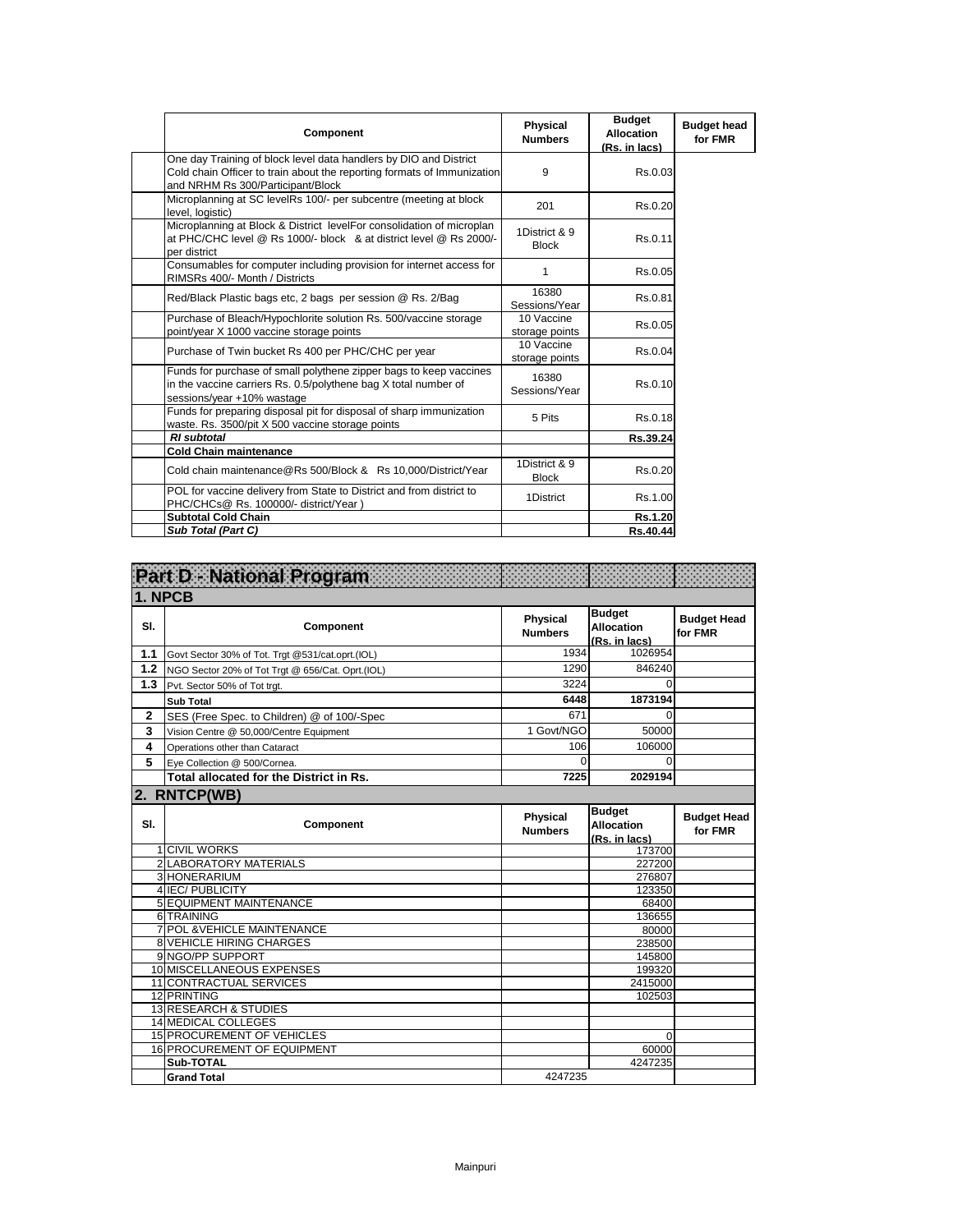|            | Component                                                                                    | Physical<br><b>Numbers</b>        | <b>Budget</b><br>Allocation<br>(Rs. in lacs) | <b>Budget head</b><br>for FMR |
|------------|----------------------------------------------------------------------------------------------|-----------------------------------|----------------------------------------------|-------------------------------|
| 3. NLEP    |                                                                                              |                                   |                                              |                               |
|            | <b>Activities</b>                                                                            | <b>Physical</b><br><b>Targets</b> | <b>Financial</b>                             |                               |
|            |                                                                                              |                                   | <b>Allocation</b>                            |                               |
|            | 1 Contractual Services- Driver                                                               |                                   |                                              |                               |
|            | Remuneration @ Rs. 7,000/= P.M.                                                              | 0                                 | 0                                            |                               |
|            | Sub total<br>2 Office Maintenance                                                            |                                   | $\mathbf 0$                                  |                               |
|            | Telephone/Fax/Internet @ Rs. 15,000/= P.A.                                                   |                                   | 15000                                        |                               |
|            | Office Operation & Maintenance @ Rs. 18,000/= P.A.                                           |                                   | 18000                                        |                               |
|            | Consum-ables Stationery @ Rs. 24,000 P.A.                                                    |                                   | 24000                                        |                               |
|            | Maintenance of Office Equipment & Furniture etc.                                             |                                   | 15000                                        |                               |
|            | Sub total                                                                                    |                                   | 72000                                        |                               |
|            | 3 Mobility-<br>Vehicle operation / hiring of 1 Vehicle @ Rs 75000 P.A.                       |                                   | 75000                                        |                               |
|            | Sub total                                                                                    |                                   | 75000                                        |                               |
|            | 4 Training                                                                                   |                                   |                                              |                               |
|            | 4 Days' Training of newly recruited Medical Officers @ Rs 28,000 per<br>batch of 30 trainees | 6                                 | 5600                                         |                               |
|            | 3 Days' Training of newly recruited Health Workers @ Rs 24,000 per<br>batch of 30 trainees   | 0                                 | 0                                            |                               |
|            | 2 Days' Refresher Training of Medical Officers @ Rs 16,000 per<br>batch of 30 trainees       | 30                                |                                              |                               |
|            | 2 Days' Refresher Training of Health Workers @ Rs 16,000 per<br>batch of 30 trainees         | 75                                | 56000                                        |                               |
|            | Sub total                                                                                    |                                   | 61600                                        |                               |
|            | 5 Procurement                                                                                |                                   |                                              |                               |
|            | Supportive medicines and other items for patients @ Rs39 per patient                         |                                   |                                              |                               |
|            | under treatment                                                                              |                                   | 5700                                         |                               |
|            | Splints, Crutches, Items for Deformity Patients Rs. 15/= per patient<br>under treatment      |                                   |                                              |                               |
|            | Patient Welfare Rs. 26/= per patient under treatment                                         |                                   | 3000<br>3800                                 |                               |
|            | Printing of forms @ Rs. 39/= per patient under treatment                                     |                                   | 5700                                         |                               |
|            | Sub total                                                                                    |                                   | 18200                                        |                               |
|            | <b>6 IEC Activities</b>                                                                      |                                   |                                              |                               |
|            | Rallies @ Rs. 5,000/= each                                                                   | 2                                 | 10000                                        |                               |
|            | School Quiz @ Rs. 1000/= each<br>IPC workshops of ASHA @ Rs. 5000/= each                     | 10<br>2                           | 10000<br>10000                               |                               |
|            | Health Mela in local festivals, Melas etc. @ Rs. 5,000/= each                                |                                   | 5000                                         |                               |
|            | Sub total                                                                                    |                                   | 35000                                        |                               |
|            | 7 Urban Leprosy Project                                                                      |                                   |                                              |                               |
|            | <b>Supportive Medicines</b>                                                                  |                                   |                                              |                               |
|            | Monitoring & Supervision<br>MDT delivery & follow-up services                                |                                   |                                              |                               |
|            | Sub total                                                                                    |                                   | $\mathbf 0$                                  |                               |
|            | 8 Incentive to Ashas                                                                         |                                   | 14500                                        |                               |
|            | 9 Review Meetings                                                                            |                                   | 18000                                        |                               |
|            | 10 Disability Prevention & Medical Rehabilitation                                            |                                   |                                              |                               |
|            | Screening Camp for selection of RCS patients                                                 |                                   | 0                                            |                               |
|            | Screening Camp - miscellaneous expenses                                                      |                                   | $\pmb{0}$                                    |                               |
|            | Screening Camp- Self Care Kits & patient Welfare items<br>Sub total                          |                                   | 0<br>$\Omega$                                |                               |
|            | 11 Cash Assistance                                                                           |                                   |                                              |                               |
|            | Cash assistance- POL for Vehicle                                                             |                                   | 10000                                        |                               |
|            | Cash assistance- TA DA for Leprosy Staff                                                     |                                   | 30000                                        |                               |
|            | Sub total                                                                                    |                                   | 40000                                        |                               |
|            | <b>Grand Total</b>                                                                           |                                   | 334300                                       |                               |
|            | 4. NVBDCP                                                                                    |                                   |                                              |                               |
| Sl.<br>No. | <b>Activity Proposed</b>                                                                     | Physical<br><b>Numbers</b>        | <b>Budget</b><br>Allocation (Rs.<br>In lacs) | <b>Budget head</b><br>for FMR |
|            | 1 DBS (Domestic Budgetary Support)                                                           |                                   |                                              |                               |
|            | 1.1 Malaria                                                                                  |                                   |                                              |                               |
|            | Incentive to ASHA                                                                            |                                   | 627000                                       |                               |
|            | Training                                                                                     |                                   | 48000                                        |                               |
|            | Monitoring & Supervision                                                                     |                                   | 50000                                        |                               |
|            |                                                                                              |                                   |                                              |                               |
|            | BCC/IEC Anti Malaria Month                                                                   |                                   | 40000                                        |                               |